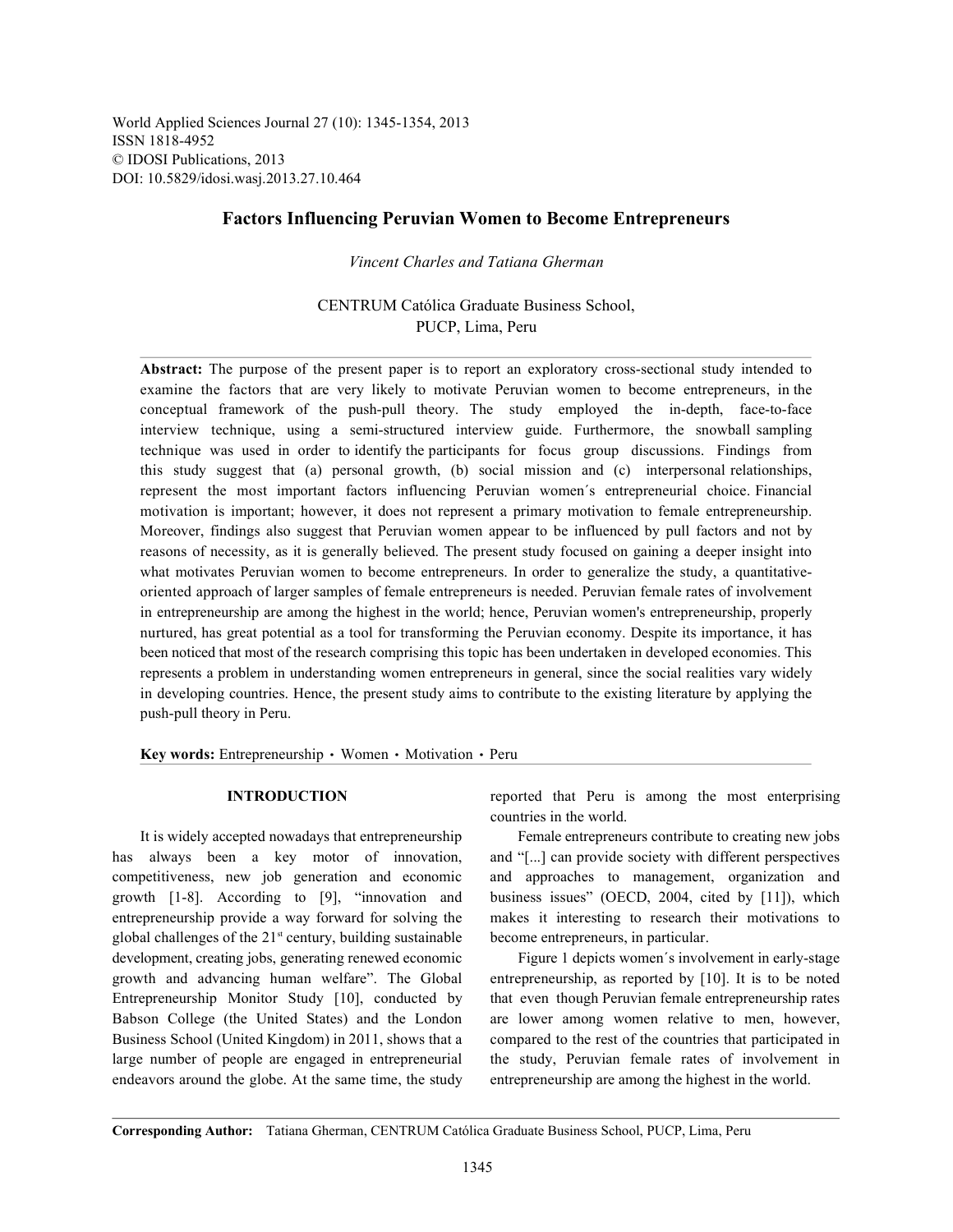



Fig. 1: Male and female early-stage entrepreneurial activity 2011, by country and phase of economic development. Source: [10]

noticed that most of the research comprising this topic for independence, job satisfaction, need for achievement, has been undertaken in developed economies. This money, status, power, financial scarcity and job security. represents a problem in understanding women [23] found self-actualization, the need to make use of own entrepreneurs in general, since the social realities vary talents, financial scarcity, creating jobs for the family and widely in developing countries [12]. The purpose of the have a better quality of life as the most important present study is, therefore, to identify the possible motivators. [24] studied the motivation of women entrepreneurial motivations behind Peruvian women´s entrepreneurs in Singapore using McClelland's theory occupational choice of becoming entrepreneurs rather and concluded that women's choice of becoming than employees, in the conceptual framework of the business owners is particularly influenced by their push-pull theory. psychological needs, i.e., motivated by a higher need for

phenomenon which has received an increased attention important motivations for women to become in the literature over the past few years. As previously entrepreneurs. Other important motivators were reported stated, there are several studies which enquired the to be job-related schedule flexibility provided by having subject of women entrepreneurship, in particular [13-18], your own business [20, 26] and independence and the as well as its contribution to economic growth and job need for self-achievement [27]. Similar result was obtained creation [19, 20]. by [28] in a study carried out in several countries from

entrepreneurs were: the need for achievement, desire for "client-focused than men, ethical in operations and financial scarcity. In 1986, [22] reported that the spirit of economic motives."

Nevertheless, despite its importance, it has been female entrepreneurship is being motivated by their need **Literature Review** and self-determination, along with the desire to balance **Women Entrepreneurship:** Entrepreneurship is a complex family and work responsibilities, were among the most One of the first studies in this sense was conducted Latin America and East-Asia. [29] found that women by [21], who studied 20 female entrepreneurs in the USA start their own businesses also with the objective of and discovered that their primary motivations to become "making a difference", as they tend to be more independence, need for greater job satisfaction and making a social contribution in addition to pursuing achievement and dominance. [25] found that challenge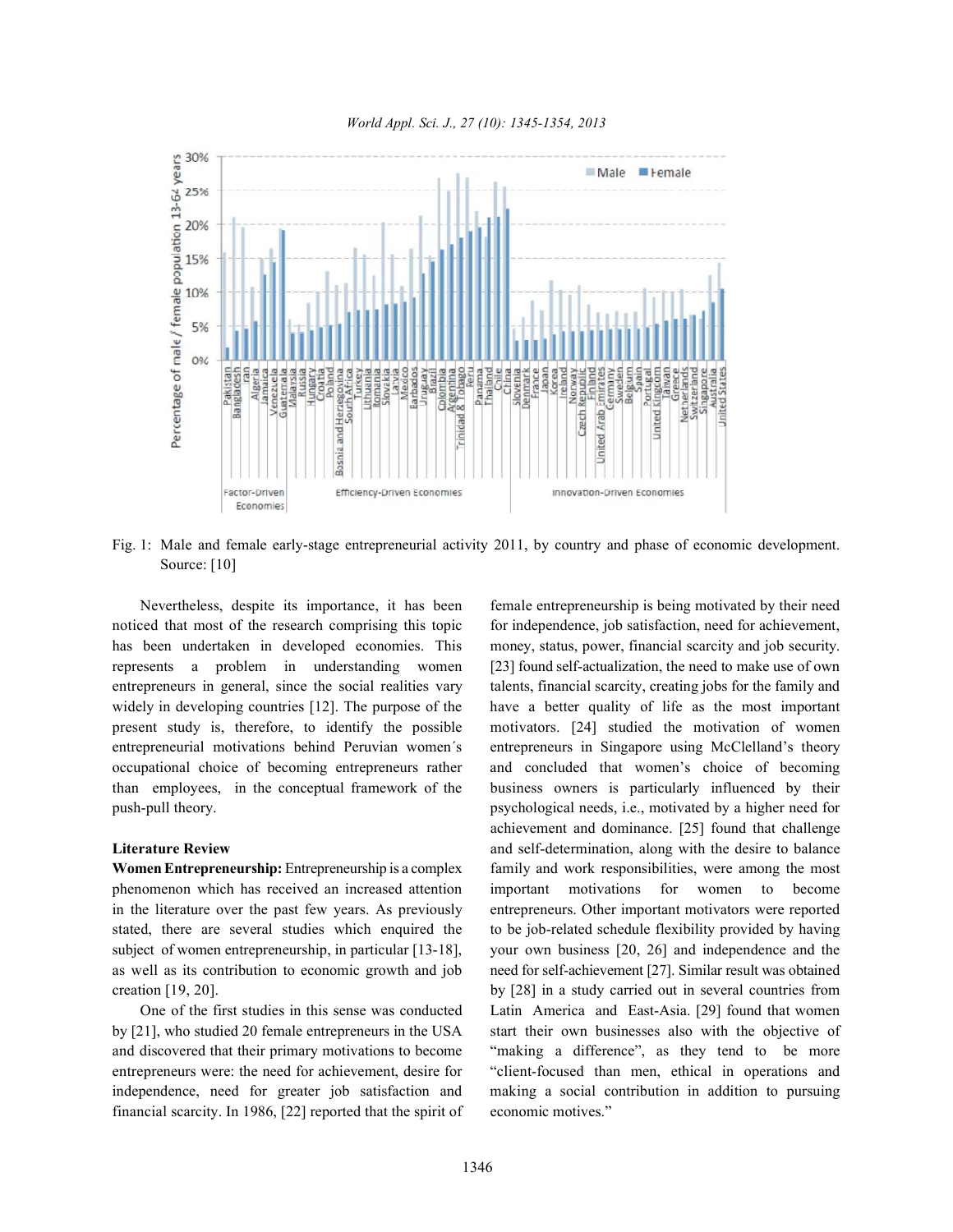**Push-Pull Theory:** Another trend in the literature, when it comes to explaining the different criteria that women consider relevant when making their choice to become entrepreneurs, refers to the "pull" and "push" factors [25, 30, 31, 32, 33, 34] and the present research has been conducted using this framework. As [26] described them, the push factors are those motivators characterized by personal or external factors and related to a necessity, e.g., need to support the family with additional income or difficulty in finding work, divorces, economic recession, job losses, while the pull factors are those motivators related to opportunity and superior needs, such as, independence, personal growth, self- fulfillment, social status, financial motivation and power, among others.

Several studies have been undergone with regards to Fig. 2: Maslow's hierarchy of needs (1987) this framework, in general. [35, 36] and [37] found that the need for independence, categorized as a pull factor, [53], each person presents a hierarchy of five needs represents the primary motivation for many people to (Figure 2): (a) Physiological (basic need): includes become entrepreneurs. hunger, thirst, sex and sleep, among others; (b) Safety

on this particular topic. [41] found that women are less need): this refers to the need of belonging, love, social characteristics. to advancement, personal satisfaction and development.

Unemployment, redundancy and a lack of job or One of the most important statements regarding this obligations [38], mingled with domestic commitments [44] motivators of behavior. and a desire for work-family balance [45, 46]. The entrepreneurship process can occur to fulfill any

and [20] found that the most common factors influencing examine the Peruvian female entrepreneurship process women to become entrepreneurs are the push factors. and its motivations against Maslow's pyramid of needs. These findings, however, contrast with the research of [48] and [49] who found that women may be more **MATERIALS AND METHODS** motivated by pull factors.

identified that most of the research concerning women is a complex decision making process that is carefully entrepreneurs, in general, is conducted extensively in analyzed by Peruvian women, in general. The in-depth developed countries, especially the USA and Canada [50], interviewing is a very popular method which enables the leaving therefore, a huge opportunity to study the researcher to gain insight of very personal issues, such as situation in a developing economy. Moreover, the results behaviors, motivations and emotions that lay at the basis are complex, mixed and deserve further investigation of decision making. A qualitative research technique [51, 52]. For this reason, the present research study was using in-depth interviews, involving a convenience conducted in Peru. sample of four Peruvian women entrepreneurs was used,

Abraham Maslow published his now popular theory of were explained the purpose of the study and the motivation and hierarchy of human needs. According to appointment was fixed at their convenience.



Financial motivation is another pull factor and the (basic need): refers to personal stability, protection studies of [38, 39] and [40] among others, have focused against hazards, among others; (c) Belonging (higher concerned about money and much more concerned with acceptance, friendship, among others; (d) Self-esteem non-monetary aspects and later [42] found time flexibility (higher need): this category includes self-respect and as the most important component of these non-wage recognition; (e) Self-actualization (higher need): this refers

career prospects reported as push factors [43]. Family theory is that these needs are organized in an order related motivations, classed as push factors, as well, according to their relative prepotency. Only after the basic include combining waged and domestic labor, family needs are met, can higher needs emerge as primary

Taking into consideration this classification, [41, 47] of the Maslow's needs. It is, therefore, interesting to

Despite the vast existent literature, it has been **The Instrument:** The decision to work as an entrepreneur **Maslow´s Hierarchy of Needs:** In 1943, the psychologist Participants were contacted personally by the researchers, therefore, in order to explore case study situations.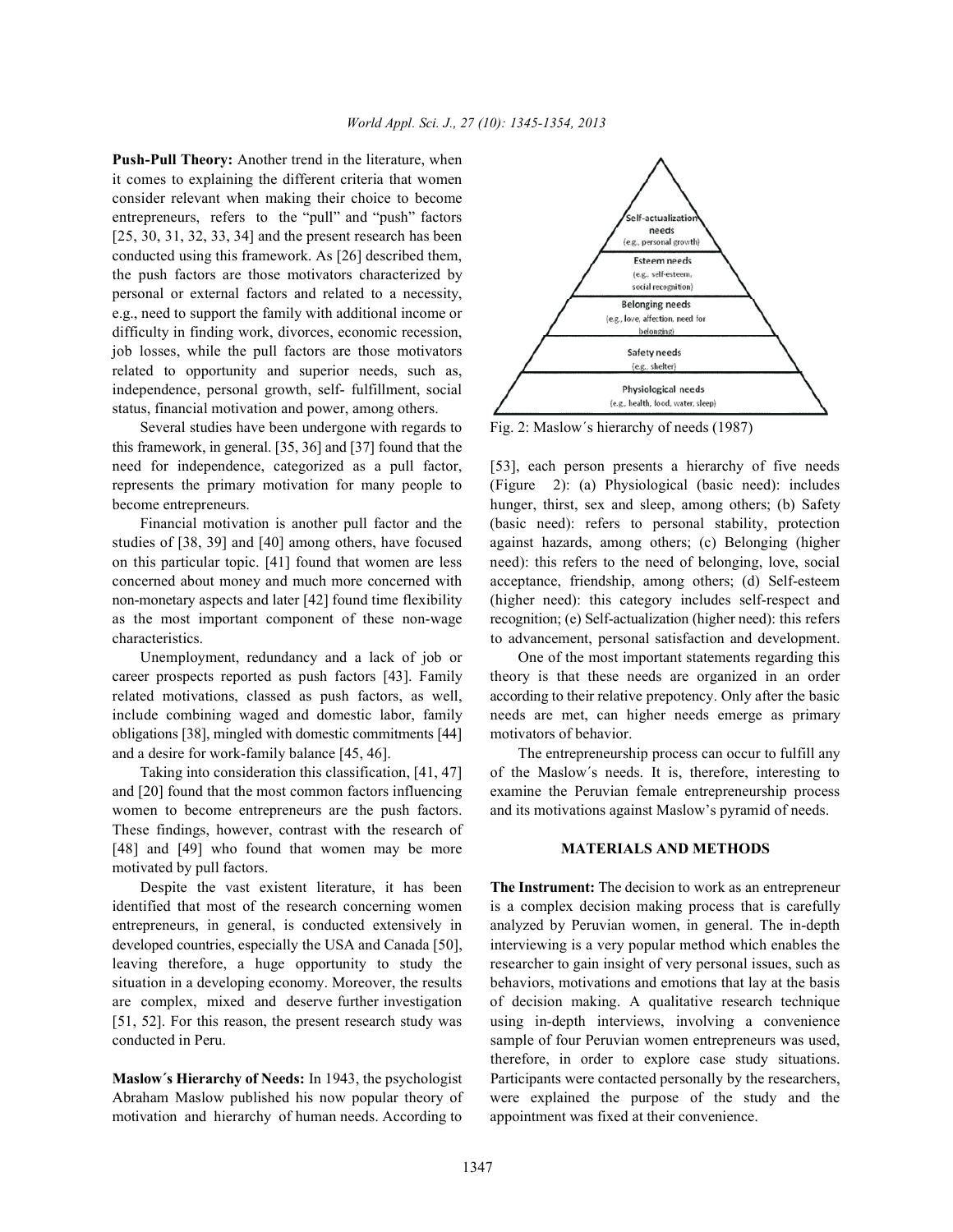Afterwards, as further subjects for the study were **RESULTS** hard to locate, a snowball sampling technique was used in order to identify potential new subjects to participate in The characteristics of the businesses owned by the focus groups, which lead to the inclusion of twenty four respondents who participated in the in-depth interviews

both the in-depth interviews and the focus groups, in the focus groups are reported in Table 2. It is important covering topics such as previous careers, types of to highlight the fact that all the businesses were created management encountered and elements that were highly by the respondents. appreciated in previous jobs, among others; however, the The interviews and the focus groups were carefully question that was of particular interest for the present analyzed and only the most important and relevant pieces research was the following: "*What were the reasons* of information were reported, as the solely purpose of the *which influenced you in choosing to become an* present study was to examine the motivators which *entrepreneur*?" Throughout the course of the interviews, influenced the respondents to start a business on their as participants were encouraged to expand their answers own. and think through their reasoning, additional questions When queried about their motivations for starting were made, regarding the demographic background, their their own business, personal growth, social mission and personality traits and managerial skills and problems interpersonal relationships were the strongest and which they encountered as entrepreneurs. financial motivation was the weakest.

participated in unique, individual, semi-structured entrepreneurs, within the conceptual framework of the interviews [54]. Each interview was conducted in Spanish, push-pull theory. lasted for approximately 90 minutes and consisted of several questions. All interviews were tape-recorded and **Personal Growth:** It is interesting to note that most of the then transcribed. female participants mentioned *possibility of growth* as

focus groups consisting of 6 members each, where each did not hesitate, neither had they thought too much about focus group was invited to dinner for discussion. it. Moreover, during both the interviews and the focus

participants ranged in age between 35 and 45 years old, stories. studied a technical career only, were single mothers Participant #1, for example, strongly believed that (either because they were widows or because they were entrepreneurship was her possibility to become a better divorced) and had one or two children, whom they needed person, apart from already being a mother: to take care of. In terms of previous experience in the field of entrepreneurship, the participants reported having "…I wanted to grow as a person so that I could feel worked before in their business area. The average better with myself. I do not know how to explain... I monthly income ranged between 800 Peruvian Nuevos never went to the university; but always wanted to. Soles and 5000 Peruvian Nuevos Soles. When asked, I always wanted to know more and I have spent my participants characterized themselves as being organized, life craving to be the best I could be. Do not independent, perseverant, extroverted, customer-oriented, misunderstand me… I did like my life and I have two self-confident, flexible, ambitious, empathetic, good wonderful children. But I needed to be more than listeners, sensitive, fast learners, perfectionists, creative just a mother; I needed to be a person. I felt that and responsible. The features with the highest frequency starting my own small business was the means I have mentioned by the participants were empathy and been looking for in order to achieve that goal, so I customer-orientation. It is also worth noting that most decided to do it... I wanted to prove to myself I could respondents considered that family support and passion do it…" for work are the most important ingredients for a woman entrepreneur to succeed in her business, besides Participant #8 saw entrepreneurship as a way to opportunity and business knowledge. achieve personal satisfaction:

new participants. The area reported in Table 1 and the characteristics of the A range of specific questions served as a base for businesses owned by the respondents who participated

**Selection of the Sample:** Four women entrepreneurs basis of the participants' decision to become Table 3 reports the motivators that laid at the

These four in-depth interviews were followed by four their primary motivation to become entrepreneurs. They General demographic characteristics showed that the groups, participants became relaxed and happy to tell their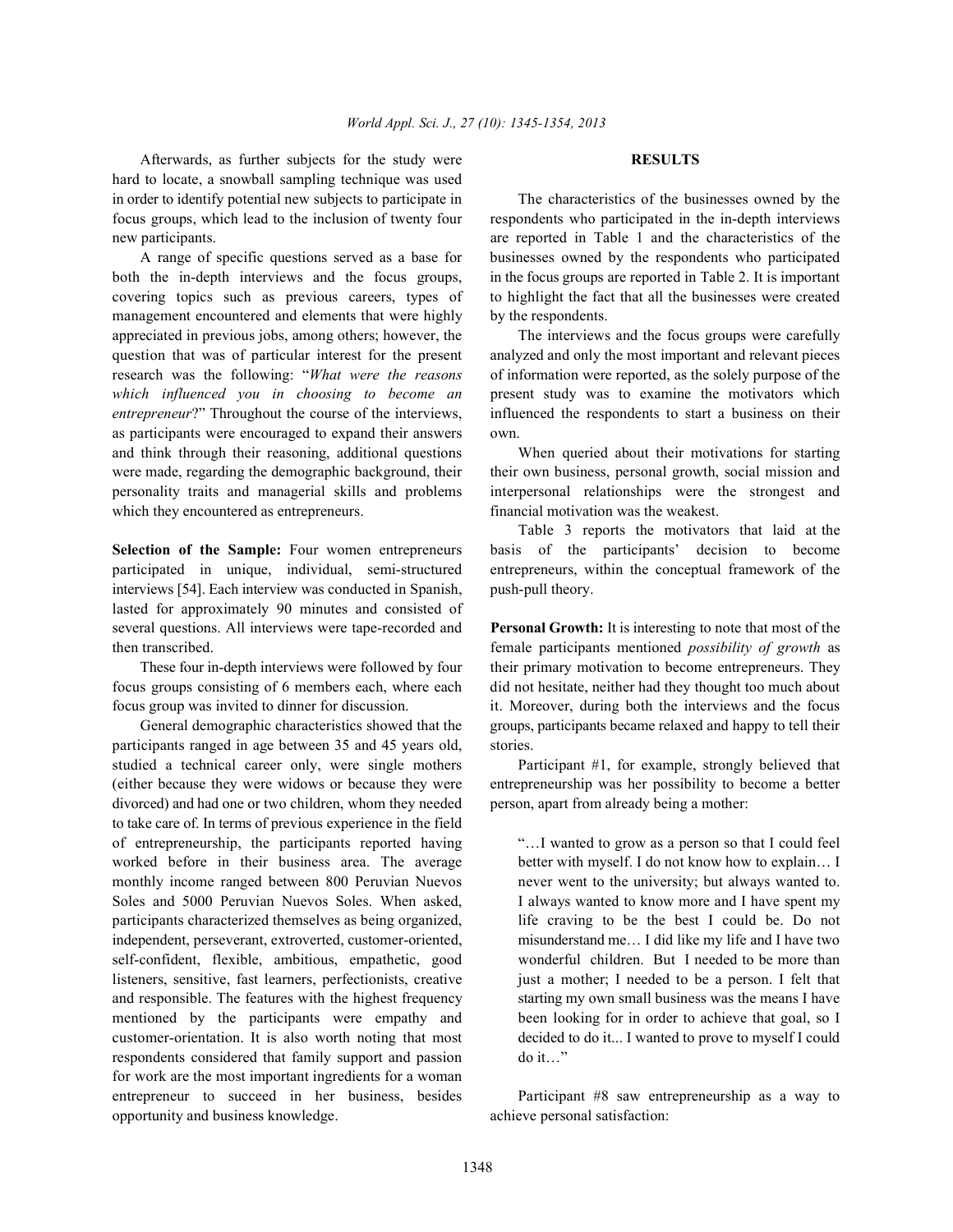### *World Appl. Sci. J., 27 (10): 1345-1354, 2013*

| Table 1. Characteristics of the respondents businesses who participated in the in-depth interviews |                   |                     |                     |                    |  |  |  |
|----------------------------------------------------------------------------------------------------|-------------------|---------------------|---------------------|--------------------|--|--|--|
| Participant#                                                                                       | Business activity | Professional sector | Number of employees | Geographic area    |  |  |  |
|                                                                                                    | Homeware          | Retail trade        |                     | La Victoria, Lima  |  |  |  |
|                                                                                                    | Cosmetics         | Retail trade        |                     | Pueblo Libre, Lima |  |  |  |
|                                                                                                    | Restaurant        | Retail trade        |                     | San Luis, Lima     |  |  |  |
| 4                                                                                                  | Restaurant        | Retail trade        |                     | Jesus Maria, Lima  |  |  |  |

## Table 1: Characteristics of the respondents' businesses who participated in the in-depth interviews

Table 2: Characteristics of the respondents' businesses who participated in the focus groups

| Participant# | <b>Business activity</b> | Professional sector | Number of employees | Geographic area    |
|--------------|--------------------------|---------------------|---------------------|--------------------|
|              | Cosmetics                | Retail trade        | 2                   | Jesus Maria, Lima  |
| 2            | Homeware                 | Retail trade        |                     | Barranco, Lima     |
| 3            | Restaurant               | Retail trade        |                     | San Luis, Lima     |
| 4            | Restaurant               | Retail trade        | 3                   | Jesus Maria, Lima  |
| 5            | Homeware                 | Retail trade        |                     | La Victoria, Lima  |
| 6            | Cosmetics                | Retail trade        |                     | Barranco, Lima     |
| 7            | Restaurant               | Retail trade        | 5                   | San Luis, Lima     |
| 8            | Restaurant               | Retail trade        |                     | Barranco, Lima     |
| 9            | Homeware                 | Retail trade        | 3                   | San Luis, Lima     |
| 10           | Cosmetics                | Retail trade        |                     | Pueblo Libre, Lima |
| 11           | Homeware                 | Retail trade        |                     | Barranco, Lima     |
| 12           | Homeware                 | Retail trade        |                     | Barranco, Lima     |
| 13           | Homeware                 | Retail trade        |                     | Pueblo Libre, Lima |
| 14           | Cosmetics                | Retail trade        |                     | Pueblo Libre, Lima |
| 15           | Restaurant               | Retail trade        |                     | Barranco, Lima     |
| 16           | Cosmetics                | Retail trade        |                     | San Luis, Lima     |
| 17           | Cosmetics                | Retail trade        |                     | Jesus Maria, Lima  |
| 18           | Cosmetics                | Retail trade        | 3                   | Jesus Maria, Lima  |
| 19           | Homeware                 | Retail trade        | 3                   | Jesus Maria, Lima  |
| 20           | Restaurant               | Retail trade        | 5                   | Pueblo Libre, Lima |
| 21           | Restaurant               | Retail trade        | 6                   | Barranco, Lima     |
| 22           | Cosmetics                | Retail trade        | 3                   | Pueblo Libre, Lima |
| 23           | Restaurant               | Retail trade        |                     | Barranco, Lima     |
| 24           | Restaurant               | Retail trade        | 3                   | Jesus Maria, Lima  |

Table 3: Factors influencing women to become entrepreneurs

| Motivational factors        | Type of factor |
|-----------------------------|----------------|
| Personal growth             | Pull factor    |
| Social mission              | Pull factor    |
| Interpersonal relationships | Pull factor    |
| Financial motivation        | Pull factor    |

"…I was looking for personal satisfaction, this is "…I remember one day I was talking to some of my very important to me. In my previous job, I was not friends about a certain issue and I was sad to realize happy. I felt the company for which I was working, that I was the only one who knew the least about it. was not giving me the opportunity to grow and to It made me feel really bad... [...] and this situation know more. I felt I was stuck. That is how I decided repeated for a couple of times, until I took the fulfill my children's needs, while growing as a what I would learn and how. I felt that becoming an professional..." entrepreneur was the only way that would give me

describing how becoming an entrepreneur fulfilled her own business was one of the best decisions I have need of expanding her knowledge: taken in my life..."

to start my own business. It is small and I do not earn decision that I had to do something about it. But I too much, but I am happy, as I can have a decent life, wanted to do it my way, with complete control over Participant #13 also talked about personal growth, grow as a person and as a professional. Opening my access to knowing new things, while allowing me to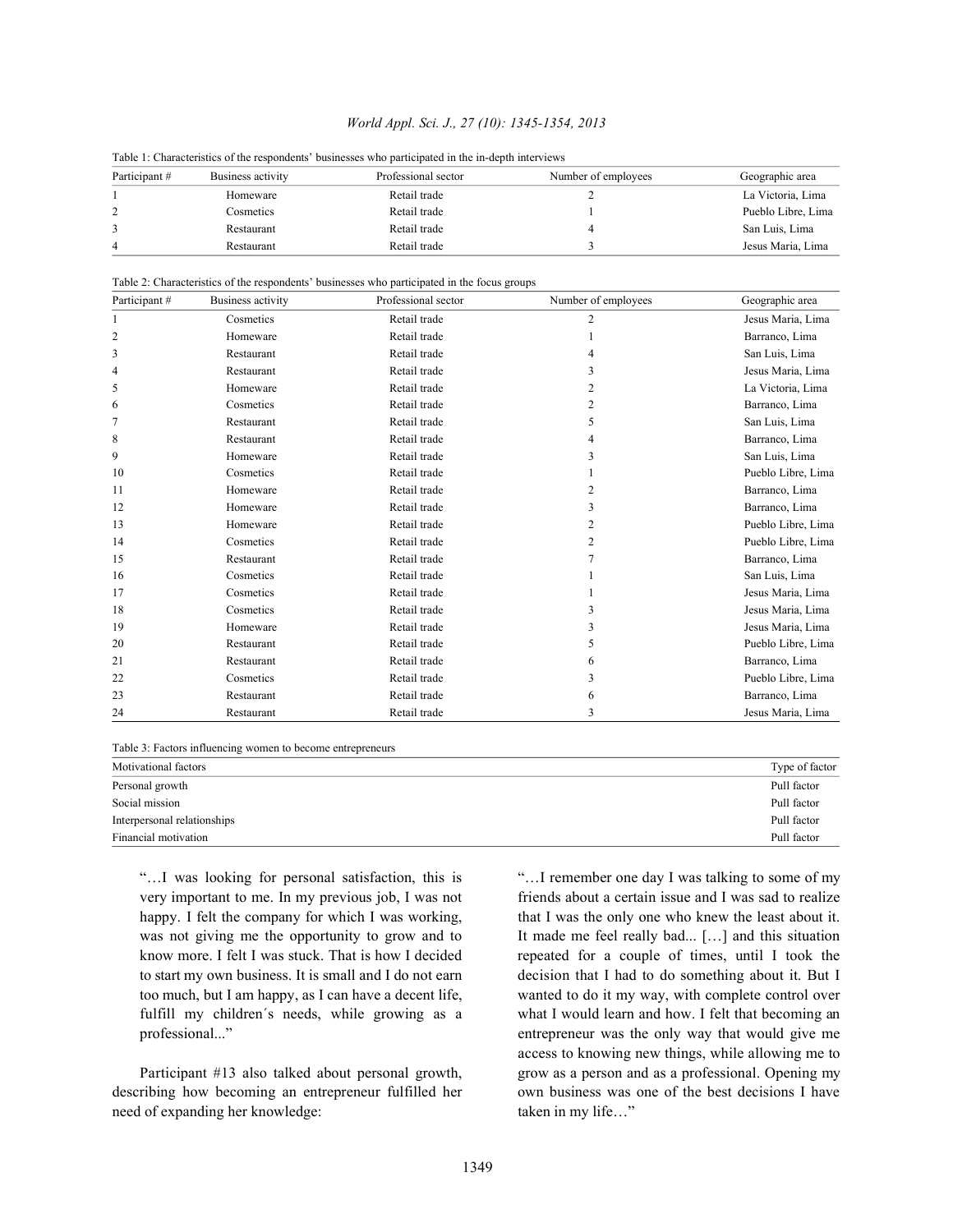entrepreneur by declaring the following: tended to be mentioned last by the participants, which

needs to feel it is worth something more. And that is below: how I felt two years ago, when I decided to set up my own business…" "…I wanted to have more money so that I could

**Social Mission:** Another factor which emerged during the deserve it, I have amazing children…" (Participant #7) interviews and the focus groups as important in the "...To be honest, the money which I was earning was decision of the participants to become entrepreneurs was not too much. Opening my own business gave me a related to being able to interact, give advice and help higher income..." (Participant  $#14$ ). other people; this factor was considered to be related to "…I wanted a higher monthly income…" (Participant their perceived social mission. Concerns with other  $#3$  and Participant  $#19$ . people's wellbeing represent a significant part of "… I had two main reasons in my mind: do something participants' life and also permeate their businesses. good for others and make a lot of money."

"…I became an entrepreneur because I wanted to feel I could make a difference in people´s lives..." **The Entrepreneurial Process andMaslow´s Hierarchy of**

considered to be the opportunity to meet new people, to they satisfy their needs is not linear in nature. make new friends and learn from them, an opportunity that Peruvian women entrepreneurs tend to care more entrepreneurship favored. Participants saw their about belonging, self-esteem and self-actualization businesses as a chance for networking, which allowed needs, rather than physiological and safety needs. them to improve their social life, while facing them with In other words, even though women entrepreneurs were new situations from which to learn. not well trained for their entrepreneurial activities and did

people. And I wanted to learn from them new entrepreneurs. things…" (Participant 11) It becomes clear therefore, that cultural

opportunity." (Participant #23) context.

Participant #24 justified the decision to become an **Financial Motivation:** Money and financial motivation "…All my life I have been taking care of my family. I motivation for women to become entrepreneurs, even got married at a very early age. Therefore, I have though they do consider it an important aspect. Prior stopped my studies. I have lived only for my family studies support this finding (DeMartino and Barbato, and have done the most I could do for them. But I 2003; Fischer and al., 2003; Rosa and Dawson, 2006). think there is a moment is someone´s life when one Some excerpts from respondents' answers are presented highlights the fact that is it does not represent a primary

afford to buy more things to my children… they

(Participant #9).

(Participant #5). **Needs:** If we analyze the results through the lens of the "…I wanted to advise other people, I felt I had so theory of Maslow, then it becomes interesting to draw much to give... it just makes me so happy when I am attention upon one particular aspect. Maslow pointed out being asked for my opinion and see that people really that the unfulfilled lower needs would inhibit the take it into consideration…" (Participant #10). fulfillment of the higher needs. The women entrepreneurs "…I felt I could help others in my own way…" from this study clearly had many unmet lower level needs, (Participant #16). The same of themselves acknowledged during the interviews; "…I wanted to know that I was needed and that I was however, as it came out from their own answers, able do a great job in helping others satisfy their own participants reported devoting their efforts to meeting needs..." (Participant #20). Maslow's higher needs of the hierarchy. This only proves **Interpersonal Relationships:** Important as well, was cannot be locked into a rigid model, as the order in which that participants´ motivations to become entrepreneurs

"…I wanted to make new friends and meet interesting were not the ones to motivate them to become not fulfill entirely their most basic needs, push factors

"…as I said, I have only lived for my family… I was dimensions can be found to influence the level of looking for a better social life; with new people and entrepreneurial intent of Peruvian women and new perspectives in my life… and this was my therefore the theory should be adapted to each cultural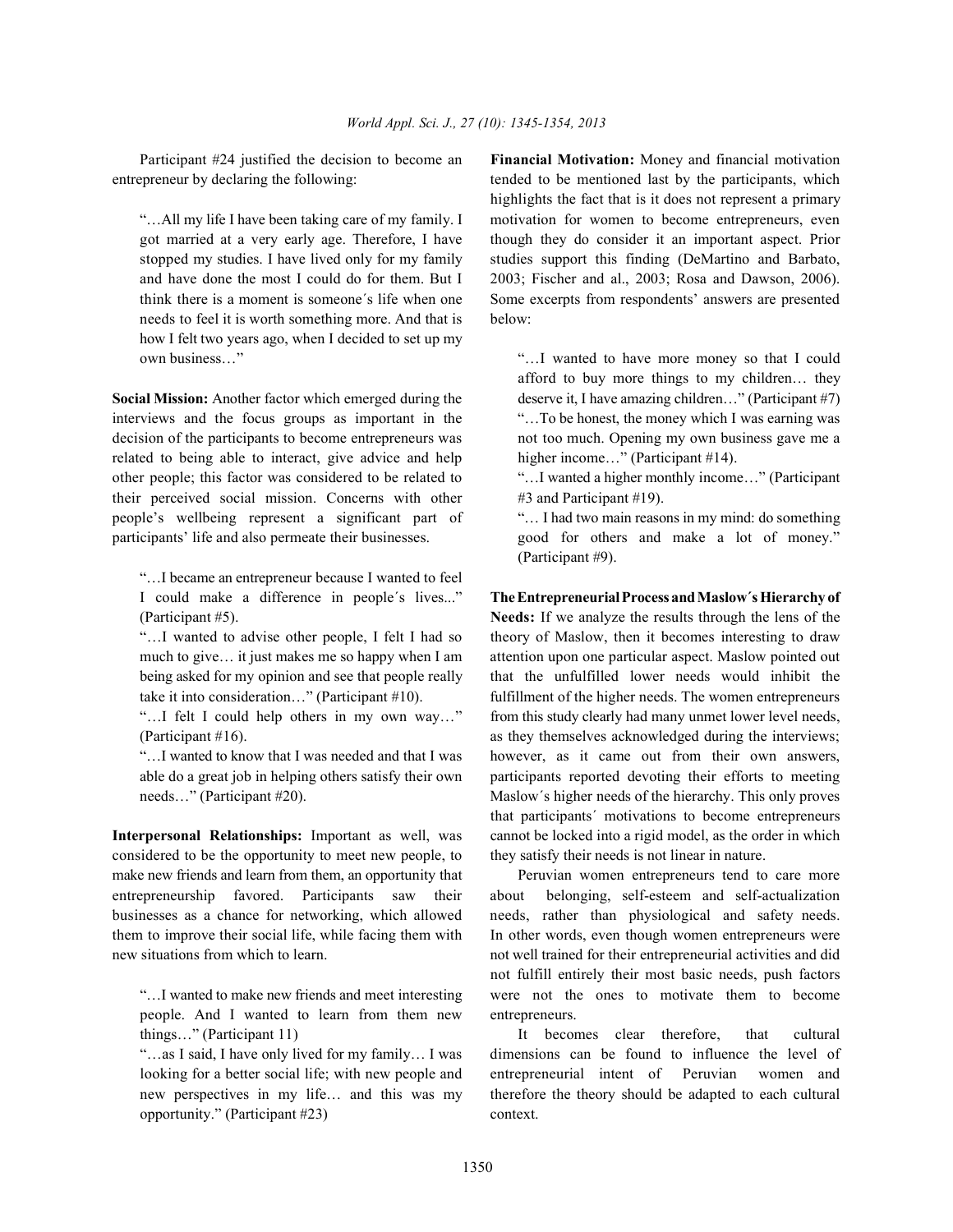a new theory, but rather to use an existing one and extend to care about the wellbeing of others. it by applying it to the Peruvian context. The objective of  $\bullet$  Encourage local authorities to support women the present study was, therefore, to discover what entrepreneurship by developing business incubators, motivates Peruvian women to become entrepreneurs and as most of the Peruvian women entrepreneurs have to interpret those motivations in the light of the push-pull not been trained for running a business. theory. Develop informative campaigns aimed at raising the

motivation in the case of the Peruvian women: (a) a desire supporting female entrepreneurship. for personal growth, (b) the social mission perceived,  $(c)$  • Create offices and national agencies to support interpersonal relationships and (d) financial motivation. women entrepreneurs, as well as create databases They were all identified as pull factors and this finding is with information regarding regulations, business quite interesting as it is generally believed that Peruvian opportunities and funds that can be accessed by women enter entrepreneurship for necessity. The women entrepreneurs in Peru. explanation for this finding could reside in the fact that Peru is a country with a collectivist culture, i.e. which **CONCLUSION** emphasizes the necessity of an individual to belong and be integrated into a group, to be wanted and appreciated. Peru is a developing country where women choose to It relates to the idea of an extended family, which includes become entrepreneurs for a wide range of possible friends and acquaintances, as well. The present study motivations. Findings from this study show that the supports, therefore, the findings of [55], who examined the decision of the participants is primarily influenced by the cultural dimensions with regards to the entrepreneurial following superior needs: (a) personal growth, (b) social behavior and found that cultures with a higher degree of mission and (c) interpersonal relationships, which were collectivism report a greater number of women classed as pull factors. Financial motivation, classed as a entrepreneurs. [56] reached the same conclusion and pull factor, as well, is important; however, contrary to the reported that indeed, culture has a noteworthy impact on general belief, it does not represent a primary motivation the entrepreneurial intent of women. to female entrepreneurship.

the entrepreneurial activity of a country and the economic entrepreneurship in general should be carefully examined growth registered; hence, it is expected that nurturing when applied in a developing economy, as initially they entrepreneurial activity among women could have a were derived from industrialized countries, where the significant impact on the prosperity of the country. social context is different.

recommendations are made, so as to foster Peruvian work are elements which seem to influence Peruvian women entrepreneurship: women in their choice of becoming entrepreneurs.

- people and learn from them. general.
- women, as women entrepreneurs tend to care a lot topic of women entrepreneurship. about their possibilities of personal growth. Also, Findings have been discussed in the light of the
- **DISCUSSION AND IMPLICATIONS** Encourage local authorities to develop partnerships The purpose of the present paper was not to develop community problems, as women entrepreneurs tend with women entrepreneurs, in order to solve
	-
- There are four key drivers of entrepreneurial awareness of the general public on the advantages of
	-

As previously stated, there is a relationship between Overall, this study suggests that theories regarding

Based on the findings of this paper, the following Social structure and social life, as well as family and

Encourage the exchange of information and generalizability of the findings. Therefore, in-depth future experience, as well as the networking opportunities similar research of larger samples of female entrepreneurs among women entrepreneurs by means of creating is needed. Understanding the motivation behind women business networks and centers for women, since choosing to become entrepreneurs represents the first women entrepreneurs place emphasis on meeting new step in understanding women entrepreneurship better, in The major limitation of the present study concerns

Create programs for coaching, mentoring and However, since this is one of the very few studies of counseling, among others, etc. so as to support and women entrepreneurship in Peru, it is hoped that these foster businesses initiated, owned and run by results will serve as a basis for future research on the

support education and training programs for push-pull theory and this research paper showed that potential women entrepreneurs. the motivations to become an entrepreneur reflect the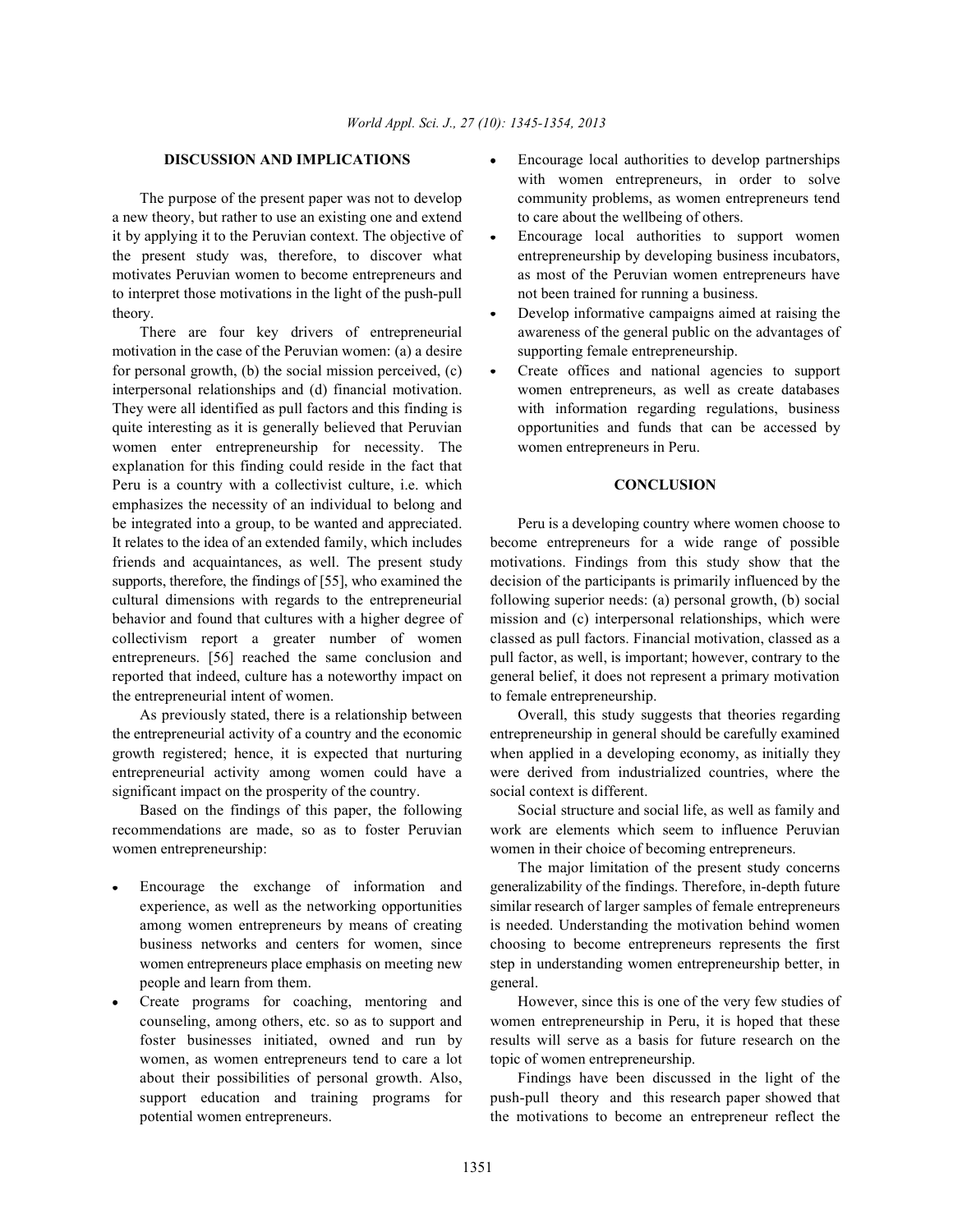understand women motivations to become entrepreneurs, these results should be compared with findings from other Latin-American countries, so as to determine to what extent these results are a function of social structures.

Authors hope that the present research will contribute to stimulate interest in research issues of women entrepreneurship in Peru, discovering the great potential of women entrepreneurship as an engine to overcome poverty in the country. Also, authors hope that policy makers will develop policies at both national and regional levels so as to support businesses initiated by women.

### **REFERENCES**

- 1. Birch, D., 1987. Job Creation in America. New York, NY: The Free Press.
- 2. Romer, P., 1994. The Origins of Endogenous Growth, Journal of Economic Perspectives, 8(1): 3-22.
- 3. Audretsch, D.B. and A.R. Thurik, 2002. Capitalism and democracy in the  $21<sup>st</sup>$  Century: from the managed to the entrepreneurial economy. Journal of Evolutionary Economics, 10: 13-34.
- 4. Caree, M.A., A.J. Van Stel, A.R. Thurik and A.P.M. Wennekers, 2002. Economic development and business ownership: an analysis using data of 23 OECD countries in the period 1976-1996. Small Business Economics, 19: 271-290.
- 5. Macaulay, C., 2003. Changes to self-employment in the UK: 2002-2003. Labour market trends. London, UK: Office for National Statistics.
- 6. Dana, L., 2004. Handbook of Research on International Entrepreneurship. Cheltenham. UK: Edward Elgar.
- 7. Centre for Women's Business Research, 2005. Key Facts about Women Owned Businesses. Available at: www.womensbusinessresearch.org/ researchstudies.html, pp: 354-359.
- 8. Minniti, M., I. Allen and N. Langowitz, 2006. Global Entrepreneurship Monitor 2005. Report on Women and Entrepreneurship. The Center for Women's Leadership. Babson Park, MA: Babson College.
- 9. World Economic Forum, 2009). Educating the Next Wave of Entrepreneurs. Unlocking entrepreneurial capabilities to meet the global challenges of the  $21<sup>st</sup>$ century. A Report of the Global Education Initiative. Available at https://members.weforum.org/pdf/ GEI/2009/Entrepreneurship\_Education\_Report.pdf.
- 10. The Global Entrepreneurship Monitor, 2012. 2011 Global Report. Babson College, Wellesley, MA.
- Peruvian social structure. Furthermore, to fully 11. Organization for Economic Cooperation and Development (OECD, 2012). Entrepreneurship at a Glance 2012. Chapter 1: Measuring Women Entrepreneurship.
	- 12. Allen, S. and C. Truman, 1993. Women in Business: Perspectives on Women Entrepreneurs. London, UK: Routledge Press.
	- 13. Boyd, R.L., 2005. Race, gender and survival entrepreneurship in large Northern cities during the Great Depression. Journal of Socio-Economics, 34: 331-39.
	- 14. Bruni, A., S .Gherardi and B. Poggio, 2004. "Entrepreneur-mentality, gender and the study of women entrepreneurs. Journal of Organizational Change Management, 17(3): 256-268.
	- 15. Lerner, M. and A.M. Pines, 2010. Gender and culture in family business: a ten-nation study, International Journal of Cross Cultural Management, in Press.
	- 16. Mulholland, K., 1996. Entrepreneurialism, masculinity and the self-made man, In: D.L. Collinson and J. Hearn, (Eds), Men as Managers, Managers as Men: Critical Perspectives on Men, Masculinity and Management. London, UK: Sage, pp: 123-49.
	- 17. Pines, A.M., 2002. The female entrepreneur: burnout treated using a psychodynamic existential approach, Clinical Case Studies, 1(2): 171-81.
	- 18. Pines, A.M. and D. Schwartz, 2006. Men and women small business owners in Israel, Equal Opportunities International, 25(4): 311-26.
	- 19. Hisrich, R.D., 1990. Entrepreneurship/ Intrapreneurship. The American Psychologist, 45: 209-222.
	- 20. Orhan, M. and D. Scott, 2001. Why women enter into entrepreneurship: an explanatory model, Women in Management Review, 16: 232-247.
	- 21. Schwartz, E., 1976. Entrepreneurship: A new female frontier, Journal of Contemporary Business, 5(1): 47-76.
	- 22. Hisrich, R. and C. Brush, 1986. The woman entrepreneur: Starting, financing and managing a successful new business. Toronto, Canada: Lexington Books, D. C. Heath and Company.
	- 23. Lee-Gosselin, H. and J. Grisé, 1990. abril/mayo). Are women owner-managers challenging our definitions of entrepreneurship? An in-depth survey, Journal of Business Ethics, 9(4): 423-433.
	- 24. Lee, J., 1997. The motivation of women entrepreneurs in Singapore, International Journal of Entrepreneurial Behaviour and Research, 3(2): 93-110.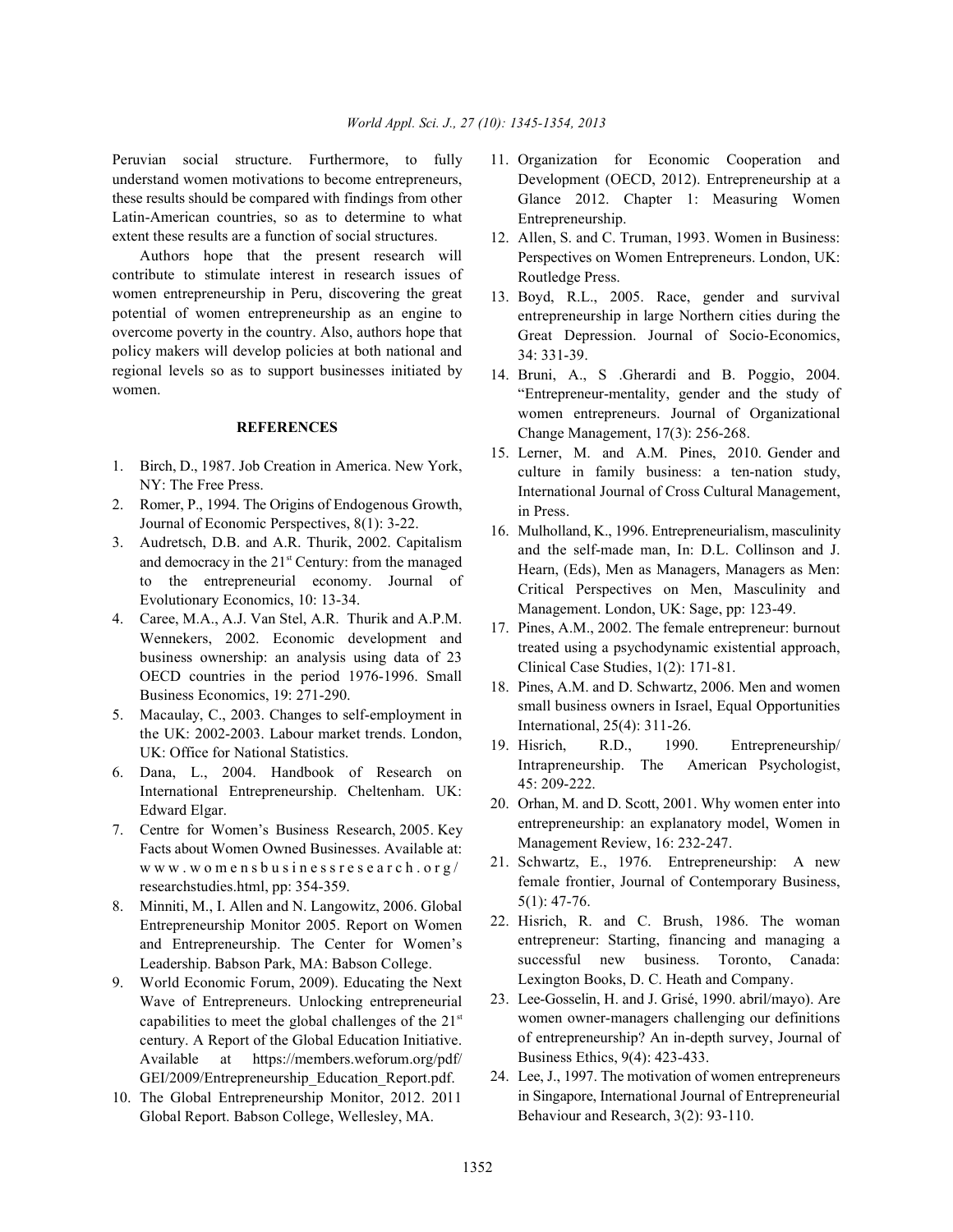- 25. Buttner, H.E. and D.P. Moore, 1997. Women's 37. Cassar, G., 2007. Money, money, money? A
- 26. Ducheneaut, B. and M. Orhan, 2000. Les Femmes 19: 89-107. Entrepreneurs en France: Percee des Femmes dans un 38. DeMartino, R. and R. Barbato, 2003. Differences
- entrepreneurial ventures: does gender matter? 18(6): 815-32. Frontiers of Entrepreneurship Research, April, 39. Fischer, E.M., A.R. Reuber and L.S. Dyke, 1993. A
- Empresarialidad en economías emergentes: Creación Business Venturing, 8(2): 151-68. y desarrollo de nuevas empresas en América Latina 40. Rosa, P. and A. Dawson, 2006. Gender and the
- 29. Still, L.V. and W. Timms, 2000. Making a Difference: Regional Development, 18(4): 341-66. The Values, Motivations and Satisfaction, Measures 41. Clain, S., 2000. Gender differences in full-time selfof Women Small Business Owners, Centre for 52: 499-513.
- 30. Brush, C.G., 1990. Women and enterprise creation: Economics, 19(3): 321-42.
- 31. Hakim, C., 1989. New recruits to self-employment in Management Journal, 48(3): 433-49.
- 
- 33. Schjoedt, L. and K.G. Shaver, 2007. Deciding on an Press: Bradford. entrepreneurial career: a test of the pull and push 45. Jennings, J. and M. McDougald, 2007. Work-family
- 34. Segal, G., D. Borgia and J. Schoenfeld, 2005. The 32(3): 747-60. motivation to become an entrepreneur, International 46. Kirkwood, J. and B. Tootell, 2008. Is entrepreneurship
- 
- 36. Borooah, V.K., G. Collins, M. Hart and A. MacNabb, College, Wellesley, MA, pp: 566-87. 1997. "Women in business", In: D. Deakins, P. 48. Amit, R. and E. Muller, 1995. Push and pull Publishing, London. 12(4): 64-80.
- organizational exodus to entrepreneurship: self- longitudinal investigation of entrepreneur career reported motivations and correlates with success. reasons, growth preferences and achieved growth, Journal of Small Business Management, 35(1): 34-46. Entrepreneurship and Regional Development,
- Monde Construit au Masculin, Seli Arslan, Paris. between women and men MBA entrepreneurs: 27. Hisrich, R.D., C. Brush, D. Good and G. De Souza, exploring family flexibility and wealth creation as 1996. Some preliminary findings on performance in career motivators, Journal of Business Venturing,
- Babson College, Wellesley, MA. theoretical overview and extension of research on 28. Kantis, H., M. Ishida and M. Komori, 2002. sex, gender and entrepreneurship, Journal of
	- y el Este del Asia. Nueva York, NY: Banco commercialization of university science: academic Interamericano de Desarrollo. **frontiers** of spinout companies, Entrepreneurship &
	- of Success, Operating Principles and Contributions employment, Journal of Economics and Business,
	- Women and Business, discussion paper series, The 42. Georgellis, Y. and H.J. Wall, 2005. Gender differences University of Western Australia, Perth, 1: 3-18. in self-employment, International Review of Applied
	- barriers and opportunities. Enterprising Women: 43. Dobrev, S. and W. Barnett, 2005. Organizational roles Local Initiatives for Job Creation. OECD: Paris. and transition to entrepreneurship, Academy of
- the 1980s, Employment Gazette, June, pp: 286-97. 44. Greenfield, S. and A. Nayak, 1992. The management 32. McClelland, E., J. Swail, J. Bell and P. Ibbotson, 2005. information needs of very small businesses: Following the pathway of female entrepreneurs: a gender differences, In: R. Welford, (Ed.), The six-country investigation, International Journal of Management Information Needs of Very Small Entrepreneurial Behaviour and Res., 11(2): 84-107. Businesses: Gender Differences. European Research
	- hypotheses using the panel study of entrepreneurial interface experiences and coping strategies: dynamics data, Entrepreneurship Theory and implications for entrepreneurship research and Practice, 31(5): 733-52. **practice**, Academy of Management Review,
	- Journal of Entrepreneurial Behaviour and Research, the answer to achieving work-family balance? Journal 11(1): 42-57. of Management and Organization, 14(3): 285-302.
- 35. Alstete, J., 2003. On becoming an entrepreneur: an 47. Hisrich, R.D. and C.G. Brush, 1985. Women and evolving typology. International Journal of minority entrepreneurs: a comparative analysis. Entrepreneurial Behaviour and Research, 8(4): 222-34. Frontiers of Entrepreneurship Research, Babson
	- Jennings and C. Mason, (Eds), Small Firms: entrepreneurship (two types based on motivation). Entrepreneurship in the Nineties, Paul Chapman Journal of Small Business and Entrepreneurship,